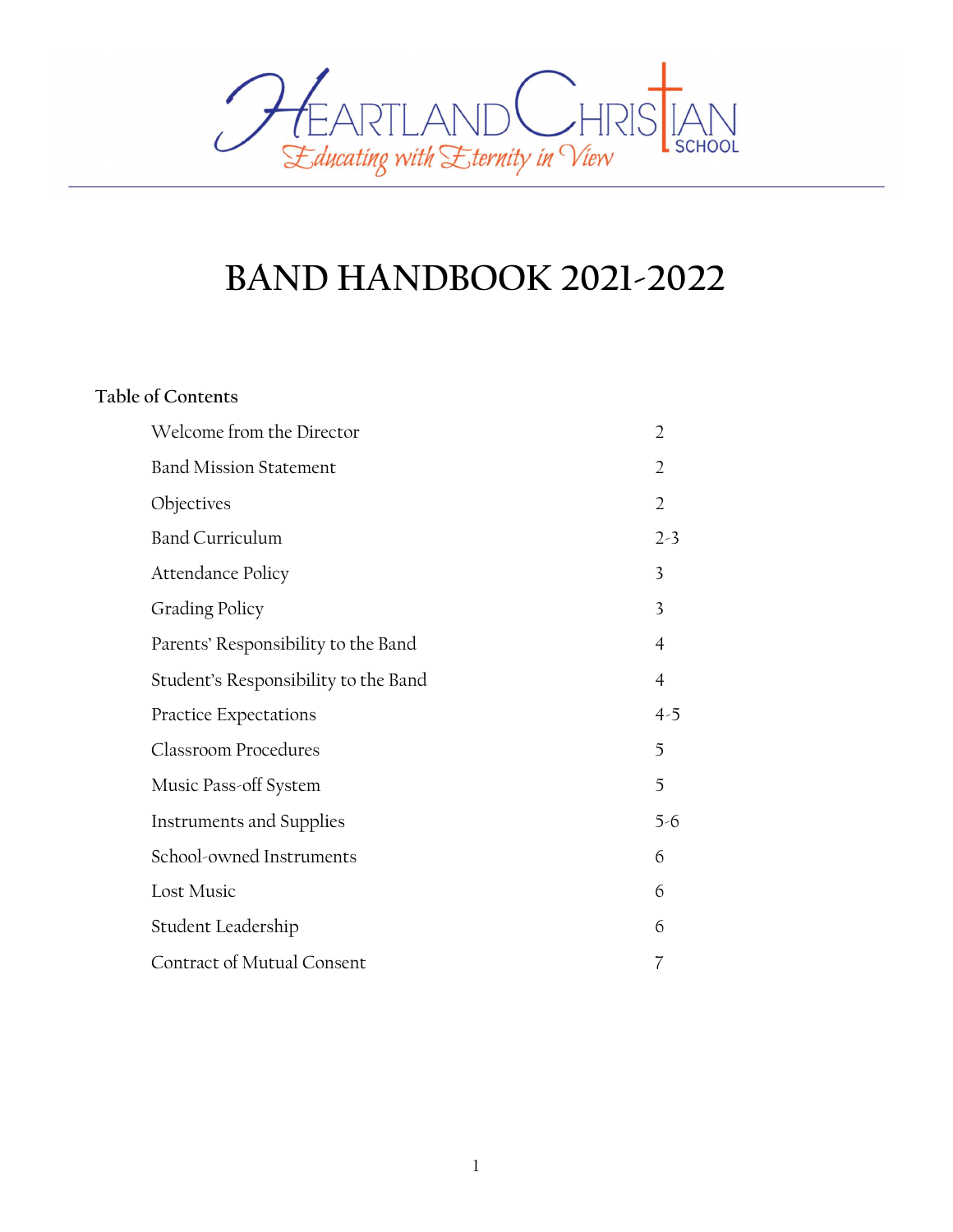#### WELCOME FROM THE DIRECTOR

Dear band parents and students,

Welcome to band at Heartland! I am so glad to have each student and family on board. Band is a great opportunity to deepen friendships, develop leadership skills, and learn valuable life lessons through music. Commitment is necessary to having a positive experience in band. Band is not easy, and it won't always be fun. Band is hard work, but it IS extremely rewarding!

This handbook is designed to answer any questions you may have about Heartland's band program. Please read it carefully then sign and return the signature page. I am always available to answer any questions or talk about concerns you may have. I am honored to work with the students at Heartland and am looking forward to a great year together!

Blessings,

Miss Michelle Probst

## BAND MISSION STATEMENT

Heartland's band program exists to empower students to learn instrumental technique, music literacy, and ensemble skills so that students and graduates play their instruments with excellence and use their musicianship to glorify God and minister to others.

# **OBJECTIVES**

Through instrumental study in band, students will:

- Learn to play their instruments with correct posture, proper technique, and pleasing tone quality.
- Become proficient at reading music and performing it accurately.
- Respect the talent and diversity of others within the group while working together to become the best they can be.
- Use their talents to worship God and minister to others.

# BAND CURRICULUM

Any student in grades 5 or above may join band at Heartland. All students (except beginners) will audition to be placed in the band that best matches their playing level. Each band meets on Mondays and Wednesdays for 40-minute class periods.

Beginning Band – Beginning band works almost exclusively from Standard of Excellence, book 1. No previous experience required.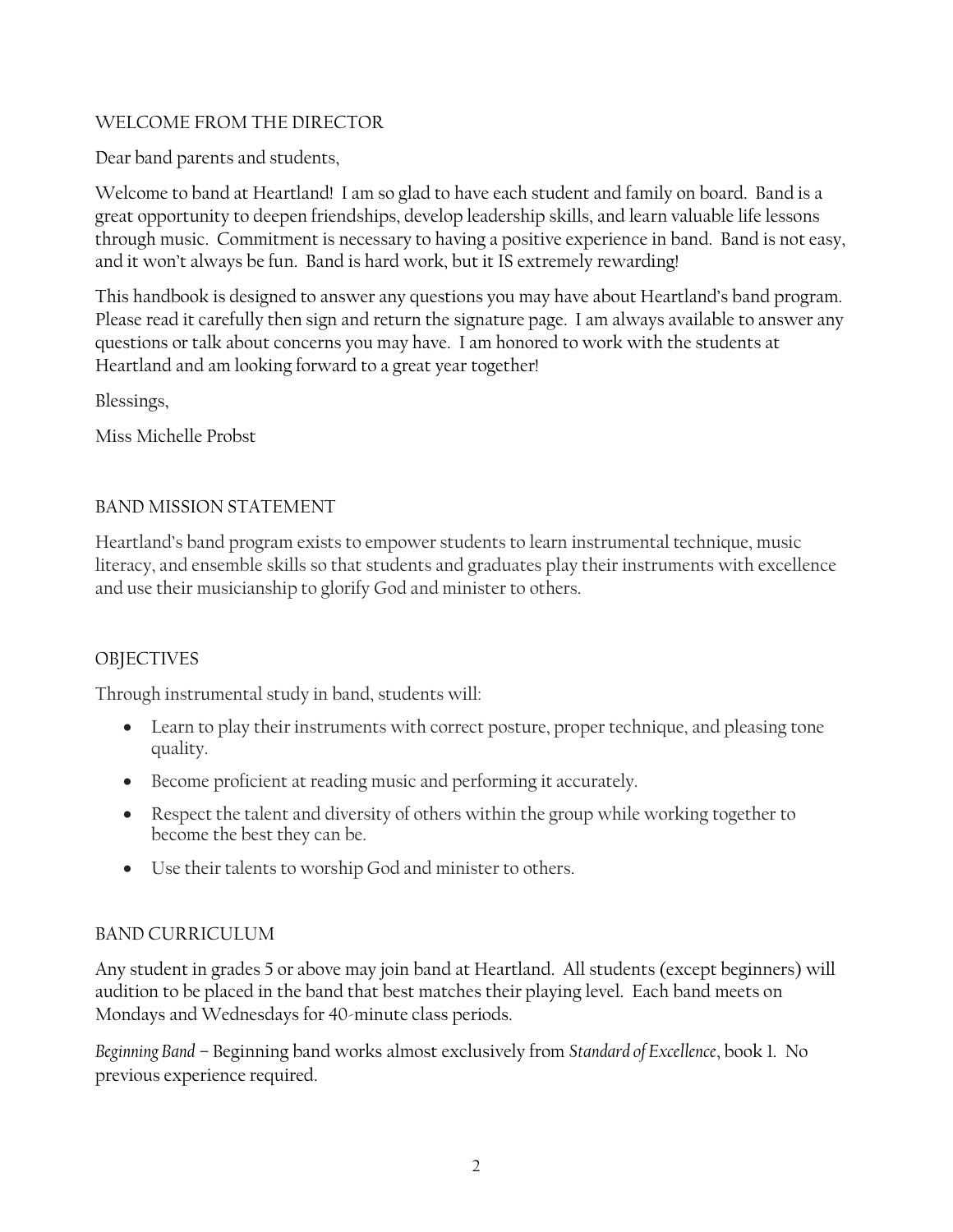Cadet Band – Cadet band is for students who have some experience in band but lack the skills necessary for intermediate band. In addition to studies from Standard of Excellence, book 1, cadet band plays grade 0.5-1 band literature. Cadet band will only be offered based on student need.

Intermediate Band – Intermediate band plays from Standard of Excellence, book 2 as well as various grade 1-2 band literature.

Advanced Band – Advanced band plays grade 3+ band literature. Emphasis is placed on scales, sightreading, and ensemble skills.

Percussion – All percussion students will split their class time between band rehearsals and a percussion techniques class, where they will learn the fundamentals and techniques for various percussion instruments.

Summer Band Camp – All band students are strongly encouraged to attend Garen Wolf School of Music Summer Band Camp. Camp is held at God's Bible School and College in Cincinnati, OH, on Monday-Saturday, typically the week after July 4. For more information, visit https://skclemens1.wixsite.com/gwsmsummercamp.

## ATTENDANCE POLICY

Much of the success of a band is determined by all members being present, responsible, and coachable. Please let the band director know ASAP when you realize you will miss a band class. Excessive absences will be considered on an individual basis and may result in a student being dismissed from band.

If you forget to bring your instrument to school, it is YOUR responsibility to inform the band director. Do not send a friend to relay the message; talk directly to the band director. Consequences will be given if a student habitually forgets their instrument.

Students are expected to participate in all scheduled performances. Exceptions must be cleared with the director at least 2 weeks prior to the event and may result in a student's grade being lowered.

## GRADING POLICY

Each student will receive one grade per quarter for band. Grades will be calculated according to the following criteria:

- Class attendance and participation 25% (assessed quarterly by student and teacher rubrics)
- Practice time 25% (checked weekly half is amount of time practiced; half is parent signature)
- Playing tests 25% (test material will be announced 2 weeks in advance)
- Performance Attendance 25% (just show up and play your best, ok?!  $\circled{c}$ )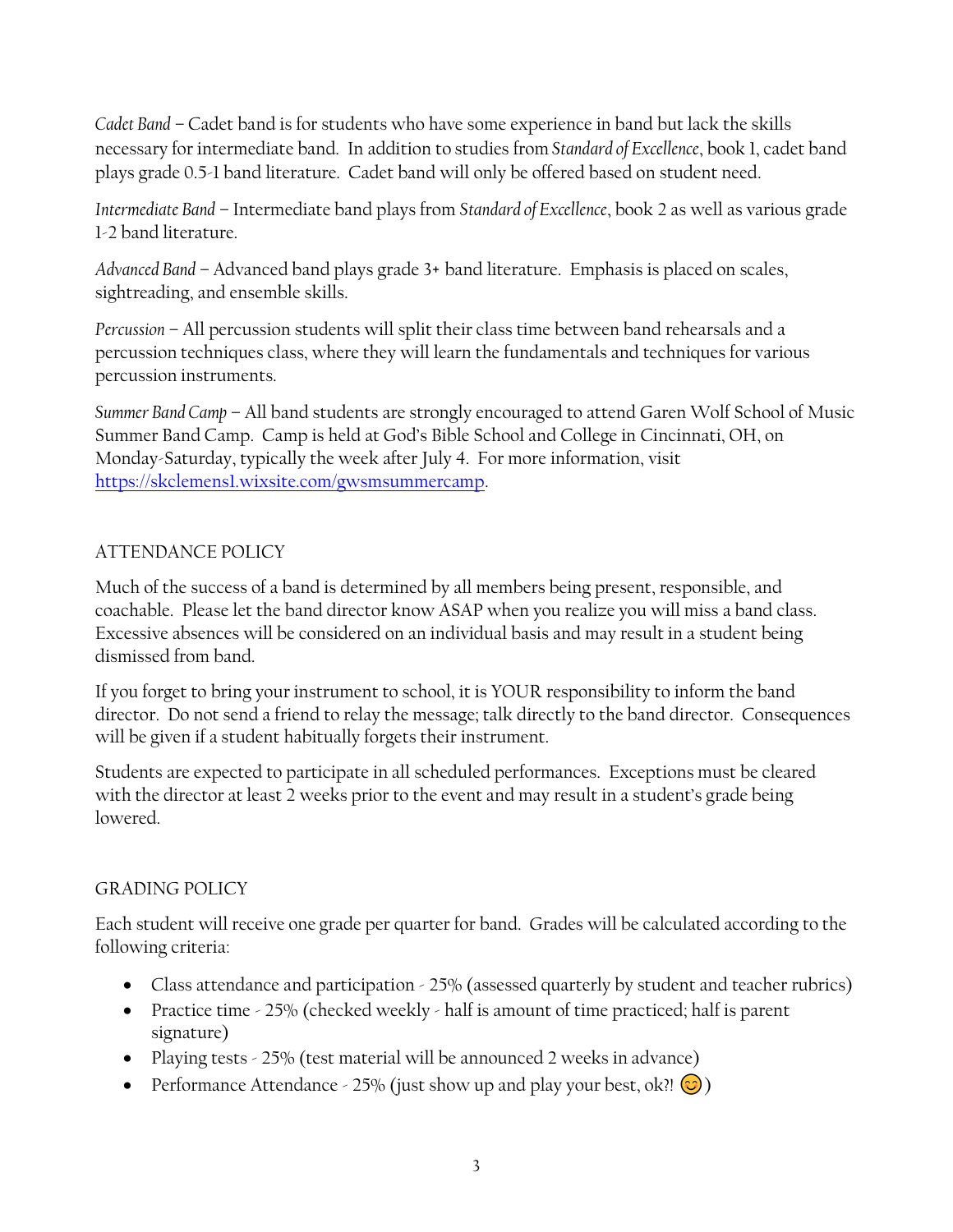#### PARENT'S RESPONSIBILITY TO THE BAND

While the ultimate responsibility for achievement rests on the student, parental involvement can boost student success by providing encouragement and accountability. Without the support of band parents, the success of the band organization is limited and the director's hands are tied. Here are some critical ways parents can help:

- Show an interest in the musical study of your child and listen to them practice when asked to do so. Encourage them!
- Find a regular time and a quiet place for your child to practice.
- Sign the student's practice sheet every week.
- Be careful with instruments repairs can be costly.
- Double check to make sure students bring their instruments and folders to school.

## STUDENT'S RESPONSIBILITY TO THE BAND

To ourselves – You get out what you put in. Half-hearted effort won't get you very far. Please do your best and be willing to ask for help. The director is always available for guidance and encouragement if you ask!

To the school – Heartland Christian School strives to develop Christ-like leaders who are competent, creative, confident, connected, and people of courage and character. Band is a wonderful place to nurture and demonstrate these traits.

To the music – No one expects you to be a professional, only to do your best and keep learning.

To each other – Just like all members of a sports team must work together, each band member's attitude and effort affects the other players in the group. The band is only as good as its weakest player. You wouldn't want to be the person who makes us sound worse, would you?!

#### PRACTICE EXPECTATIONS

You get to decide how good you will be on your instrument. Practice makes permanent, so practice well! Band will not be fun unless you practice. With patience and perseverance, you will make progress. Here are some tips for effective practice time:

- Pick a set time and place (be consistent).
- Set reasonable goals for each practice session. Try to improve every day.
- Use a tuner and metronome.
- Play scales.
- Practice sightreading.
- Work on technique (articulations, dynamics, range, etc).
- Increase your endurance.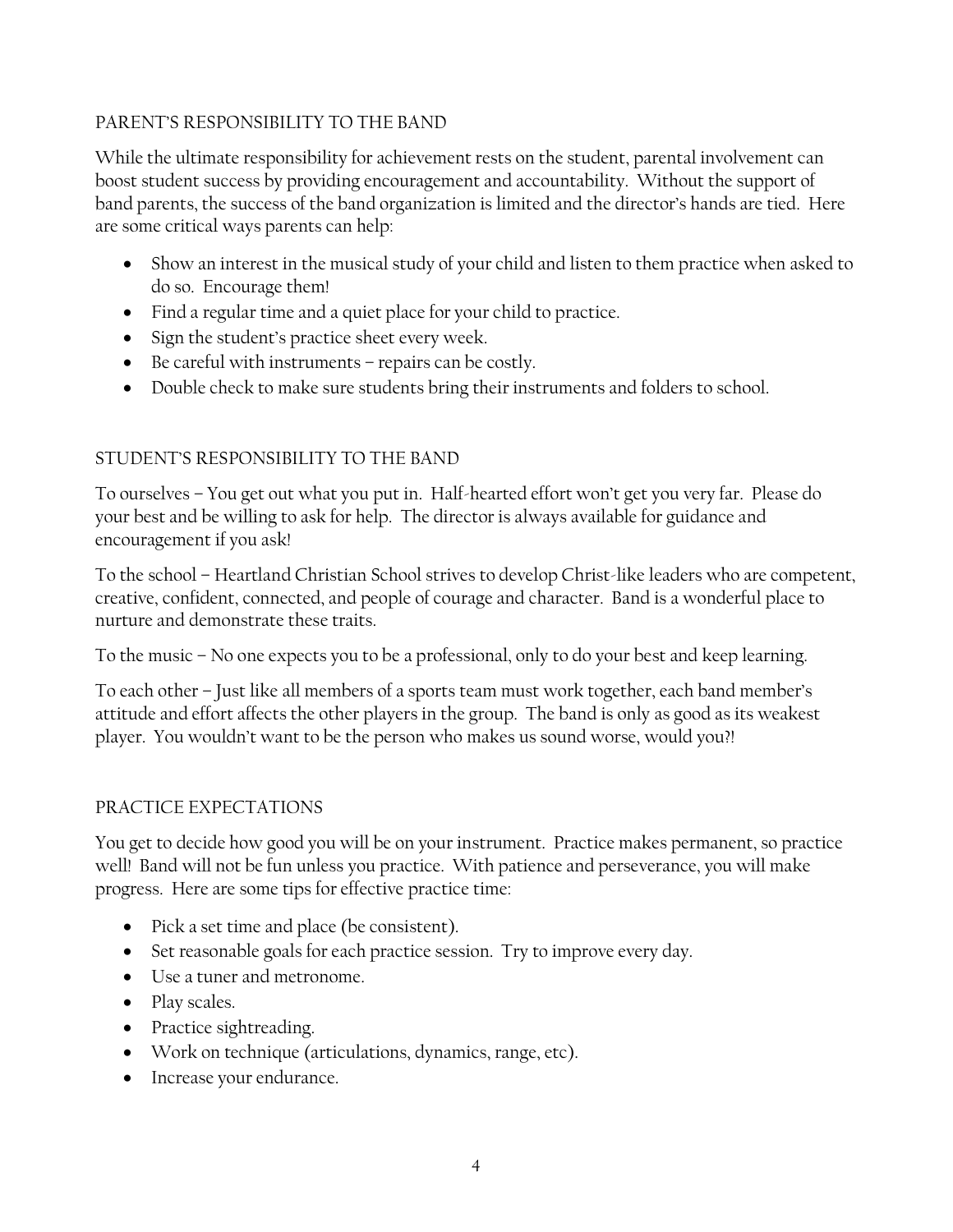- Write your practice time on your practice sheet every day. Otherwise, it will not be counted. Any personal practice time counts, even if you are not working on your band music (e.g. Practicing music for church or assignments your private teacher gave you counts. Lessons do NOT count.).
- The minimum weekly practice time is as follows:
	- Beginning Band: 5 minutes a day, 5 days a week
	- $\checkmark$  Cadet Band: 10 minutes a day, 5 days a week
	- $\checkmark$  Intermediate Band: 10 minutes a day, 5 days a week
	- $\checkmark$  Advanced Band: 15 minutes a day, 4 days a week
- Have a parent sign your practice sheet every week.
- Ask your teacher for help if you are struggling or have questions.
- Remember: hard work beats talent when talent doesn't work hard!
- It may not be easy, but it will be worth it.

## CLASSROOM PROCEDURES

- Be on time (early is better)
- Get your instrument and music ready as soon as you get to class
- When the director begins class, all playing and talking should stop
- Make a real effort to improve every day
- Be responsible for your own actions and performance
- Respect yourself, your fellow students, and those in authority
- Put everything away at the end of class (make sure your space is clean and neat)
- Have a positive attitude no one else can control how you act or react

## MUSIC PASS-OFF SYSTEM

Pass-offs allow students to demonstrate mastery of the music at their own pace. Beginning and cadet band students are encouraged to pass off as much of their band music as possible. The player must successfully demonstrate to the director or designated student assistant his/her ability to perform it. Every note and rhythm must be perfect, although further expectations will be adjusted according to the student's level of experience. Pass off scores will be tallied and rewards given at the end of each quarter.

## INSTRUMENTS AND SUPPLIES

HCS is pleased to partner with Muncie Music Center for band supplies and instrument rental and repair. Muncie Music has a user-friendly instrument rental program with good quality instruments. Jack Finnegan, an educational representative from Muncie Music, travels to HCS regularly. Supplies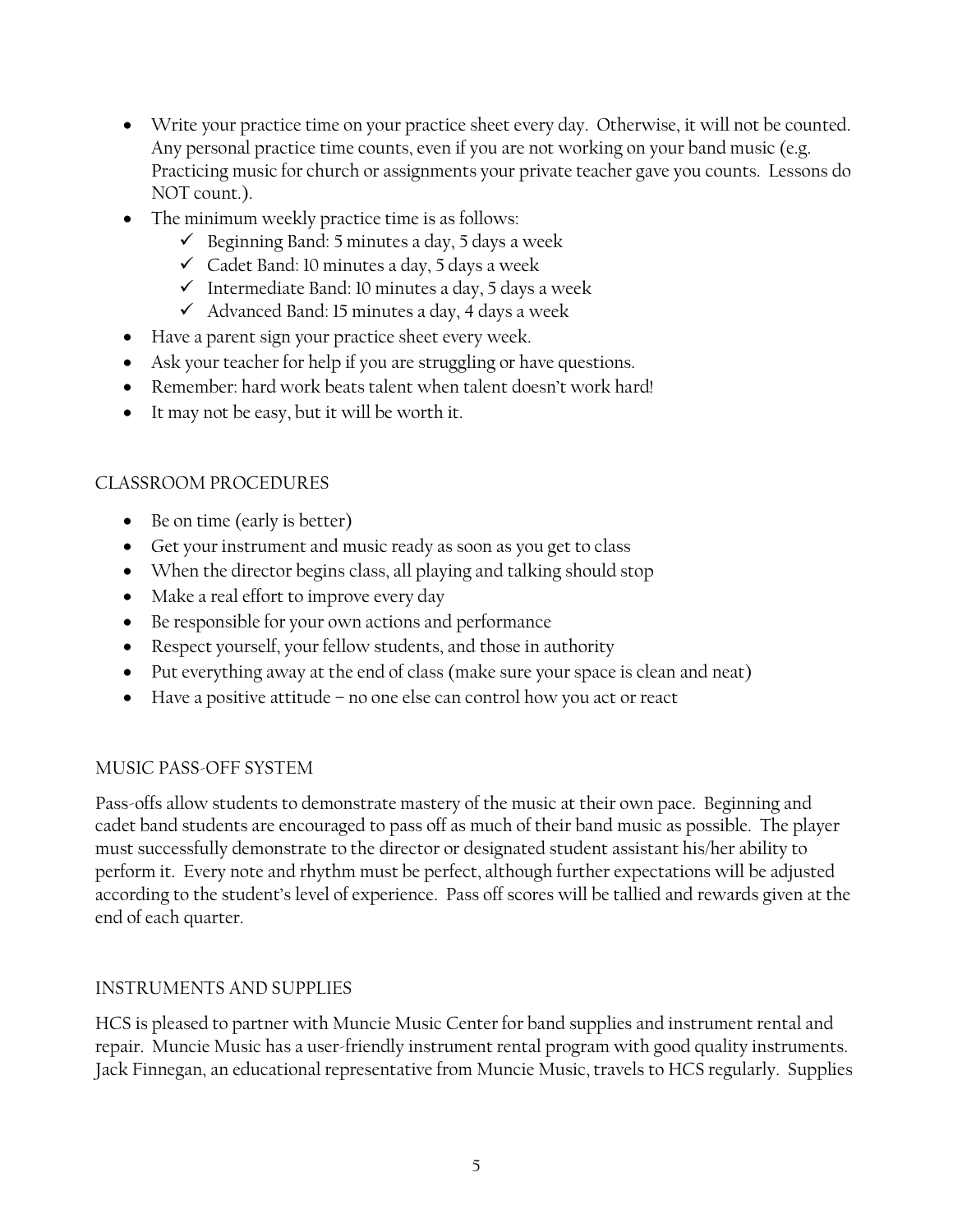can often be ordered online (https://qandf.com ) and delivered directly to HCS at no additional charge.

## SCHOOL-OWNED INSTRUMENTS

Each student who uses a school-owned instrument is completely responsible for the care of the instrument. A \$65 fee will be assessed for the year and will be used to cover routine maintenance caused by normal wear and tear. If the instrument is damaged due to abuse or negligence, the student will be responsible for the entire cost. An instrument rental form must be filled out and returned with payment to the director before an instrument will be assigned.

## LOST MUSIC

Band music is expensive. Heartland is working to build a library of quality band music. Students are expected to keep all their band music in the provided folders. Students who lose band music will be charged \$5 per piece that is not returned.

## STUDENT LEADERSHIP

Leadership is a position of service. All band students are encouraged to contribute to the team according to their abilities. Furthermore, qualified students will be appointed to specific positions, such as section leader and director's assistant.